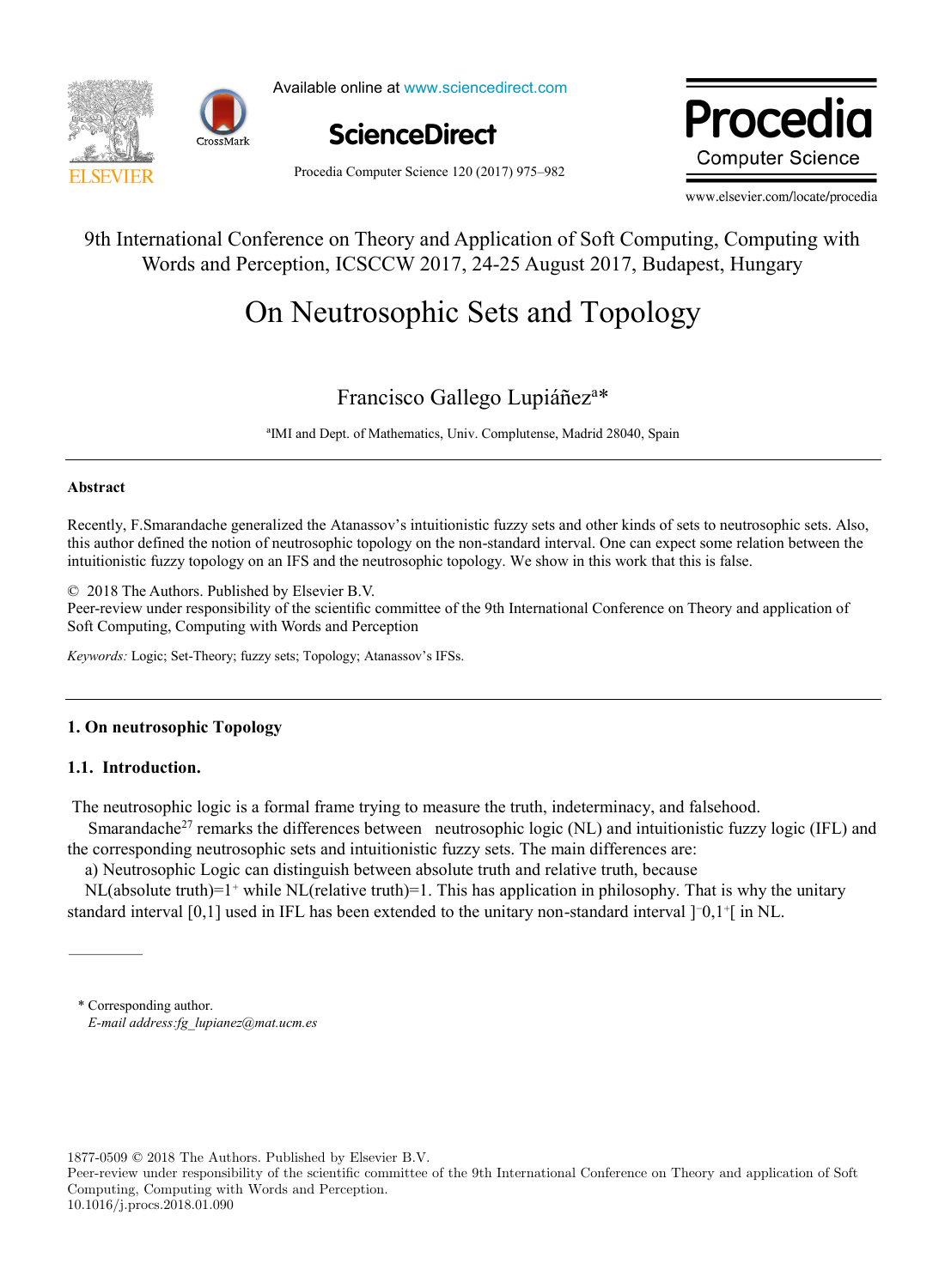Similar distinctions for absolute or relative falsehood, and absolute or relative indeterminacy are allowed in NL.

b) In NL there is no restriction on **T, I, F** other than they are subsets of  $\lceil 0.1 \rceil$ , thus:

 $-0$   $\leq$ inf  $T$  + inf  $I$  + inf  $F$   $\leq$  sup  $T$  + sup  $I$  + sup  $F$   $\leq$  3<sup>+</sup>.

 This non-restriction allows paraconsistent, dialetheist, and incomplete information to be characterized in NL (i.e. the sum of all three components if they are defined as points, or sum of superior limits of all three components if they are defined as subsets can be  $>1$ , for paraconsistent information coming from different sources, or  $\leq 1$  for incomplete information), while that information cannot be described in IFL because in IFL the components *T*  (truth), *I* (indeterminacy), *F* (falsehood) are restricted either to t+i+f=1 if *T*,*I*,*F* are all reduced to the points t,i,f respectively, or to sup  $T + \sup I + \sup F = 1$  if *T*,*I*,*F* are subsets of [0,1].

 c) In NL the components **T,I,F** can also be non-standard subsets included in the unitary non-standard interval  $]$ <sup>-0</sup>,1<sup>+</sup>[, not only standard subsets, included in the unitary standard interval [0,1] as in IFL.

In various recent papers<sup>26,28,29,30</sup>, F. Smarandache generalizes intuitionistic fuzzy sets (IFSs) and other kinds of sets to neutrosophic sets (NSs). In<sup>29</sup> some distinctions between NSs and IFSs are underlined.

The notion of intuitionistic fuzzy set defined by K.T. Atanassov<sup>1</sup> has been applied by Coker<sup>8</sup> for study intuitionistic fuzzy topological spaces. This concept has been developed by many authors (Bayhan and Çoker<sup>4</sup>, Çoker<sup>5,6</sup>, Çoker and Eş<sup>7</sup>, Eş and Çoker<sup>10</sup>, Gürçay, Çoker and Eş<sup>11</sup>, Hanafy<sup>12</sup>, Hur, Kim and Ryou<sup>13</sup>, Lee and Lee<sup>14</sup>; Lupiáñez<sup>15.16,17,18,19</sup>, Turanh and Çoker<sup>31</sup>).

A few years ago raised some controversy over whether the term "intuitionistic fuzzy set" was appropriate or not<sup>9</sup>. At present, it is customary to speak of "Atanassov's intuitionistic fuzzy set".

F. Smarandache also defined the notion of neutrosophic topology on the non-standard interval26.

 One can expect some relation between the intuionistic fuzzy topology on an IFS and the neutrosophic topology. We show in this Section that this is false. Indeed, the complement of an IFS A is not the complement of A in the neutrosophic operation, the union and the intersection of IFSs do not coincide with the corresponding operations for NSs, and finally an intuitionistic fuzzy topology is not necessarily a neutrosophic topology.

#### **1.2. Basic definitions.**

First, we present some basic definitions:

**Definition 1**<sup>1</sup> *:* Let **X** be a non-empty set. An intuitionistic fuzzy set (IFS for short) **A**, is an object having the form **A**={ $\langle x, \mu_A, \gamma_A \rangle$  **/**  $x \in \mathbf{X}$ **} where the functions**  $\mu_A: X \to I$  **and**  $\gamma_A: X \to I$  **denote the degree of membership (namely**  $\mu_A(x)$ **)** and the degree of nonmembership (namely  $\gamma_A(x)$ ) of each element  $x \in X$  to the set **A**, respectively, and 0≤**μ<sup>A</sup> (x)+ γ<sup>A</sup> (x)≤**1 for each x∈**X**.

**Definition** 2<sup>2</sup>. Let **X** be a non-empty set, and the IFSs  $A = \{ \langle x, \mu_A, \gamma_A \rangle / \langle x \in X \}, B = \{ \langle x, \mu_B, \gamma_B \rangle | \langle x \in X \}$ . Let

 $A^c = \{ \langle x, \gamma_A, \mu_A \rangle \mid x \in X \}$ 

 $A \cap B = \{ \langle x, \mu_A \wedge \mu_B, \gamma_A \vee \gamma_B \rangle \mid x \in X \}$ 

 $A \cup B = \{ \langle x, \mu_A \vee \mu_B, \gamma_A \wedge \gamma_B \rangle \mid x \in X \}.$ 

**Definition 3<sup>6</sup>:** Let X be a non-empty set. Let  $0_0 = \{ \langle x, 0, 1 \rangle \mid x \in X \}$  and  $1 = \{ \langle x, 1, 0 \rangle \mid x \in X \}$ .

**Definition 46 :** An intuitionistic fuzzy topology (IFT for short) on a non-empty set **X** is a family τ of IFSs in **X**  satisfying:

(a) **0~, 1~** ∈**τ,**

(b) **G₁∩G₂**∈**τ** for any **G₁,G₂**∈**τ,**

(c) ∪**Gj**∈**τ** for any family **{Gj|j**∈**J}**⊂**τ.**

In this case the pair  $(X,\tau)$  is called an intuitionistic fuzzy topological space (IFTS for short) and any IFS in  $\tau$  is called an intuitionistic fuzzy open set (IFOS for short) in X.

**Definition 5<sup>30</sup>:** Let *T*, *I*, *F* be real standard or non-standard subsets of the non-standard unit interval ]<sup>-</sup>0,1<sup>+</sup>[, with  $\sup T = t_{\text{sup}}$ ,  $\inf T = t_{\text{inf}}$ 

 $\sup I = i_{\text{sup}}$ ,  $\inf I = i_{\text{inf}}$ 

 $\sup$  *F***=f**  $\sup$ ,  $\inf$  *F***=f**  $\inf$  *n*  $\inf$  **n**  $\sup$  **=t**  $\sup$  **+i**  $\sup$  **+f**  $\sup$  **n**  $\inf$  **n**  $\inf$  **+**  $\inf$   $\inf$  **+**  $\inf$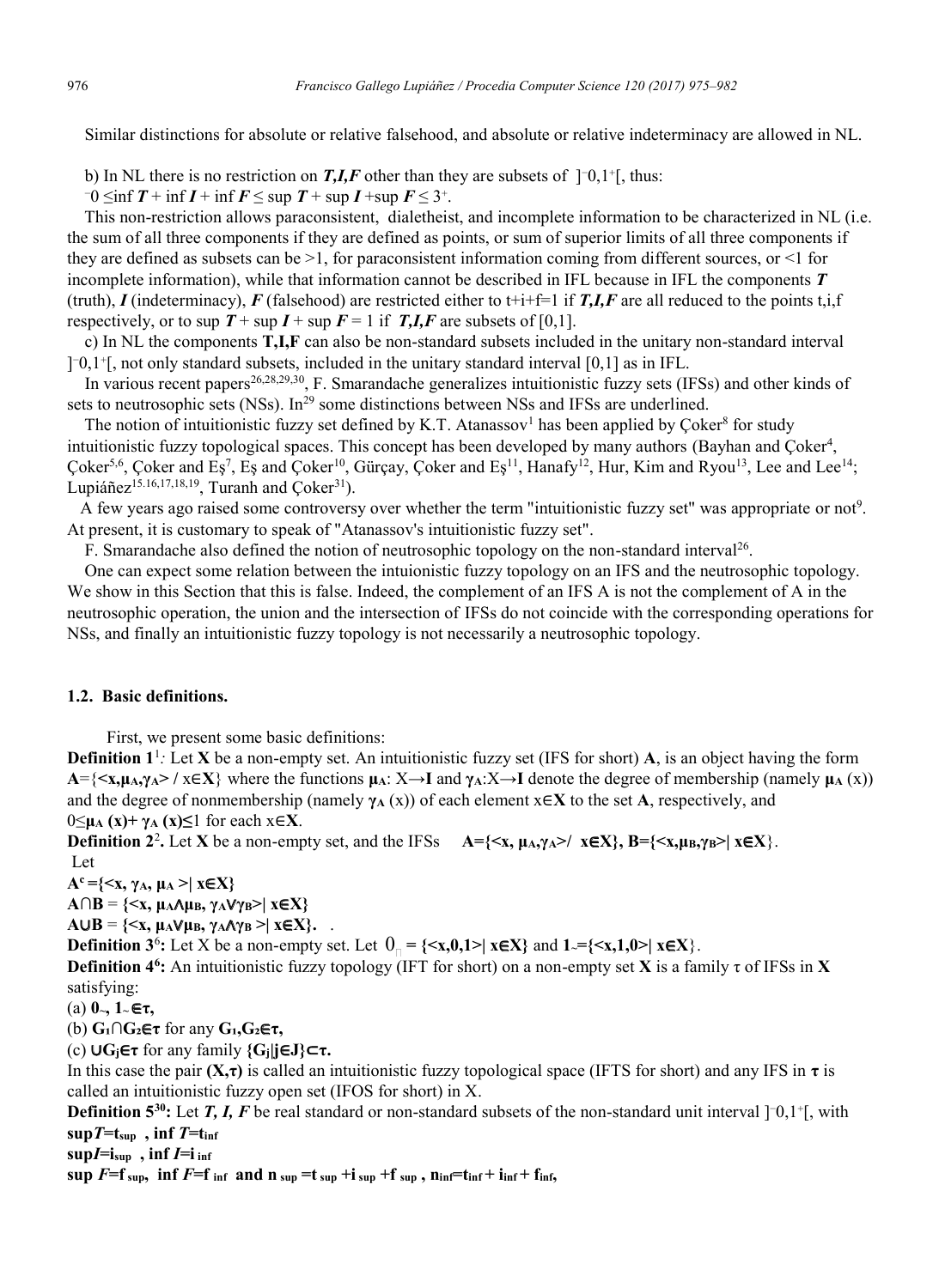*T, I, F* are called neutrosophic components. Let U be an universe of discourse, and M a set included in U. An element x from U is noted with respect to the set M as  $x(T,I,F)$  and belongs to M in the following way: it is t % true in the set, i % indeterminate (unknown if it is) in the set, and  $f$  % false, where **t** varies in *T*, **i** varies in *I*, **f** varies in *F*. The set M is called a neutrosophic set (NS).

**Remark**. All IFS is a NS.

**Definition**  $6^{27}$ **:** Let  $S_1$  and  $S_2$  be two (unidimensional) real standard or non-standard subsets, then we defines:

 $S_1 \bigoplus S_2 = \{x \mid x = s_1 + s_2, \text{ where } s_1 \in S_1 \text{ and } s_2 \in S_2\},\$ 

**S₁**⊝**S₂={x | x=s₁-s₂, where s₁**∈**S₁and s₂**∈**S₂},**

 $S_1 \text{O} S_2 = \{x \mid x = s_1 \cdot s_2, \text{ where } s_1 \in S_1 \text{ and } s_2 \in S_2\}.$ 

**Definition**  $7^{30}$ . One defines, with respect to the sets **A** and **B** over the universe U:

1. Complement: if  $\mathbf{x}(T_1, I_1, F_1) \in \mathbf{A}$ , then

**x({1⁺}**⊝**T₁,{1⁺}**⊝**I₁,{1⁺}**⊝**F₁)**∈**C(A).**

2. Intersection: if **x(***T₁,I₁,F₁)*∈**A, x(***T₂,I₂,F₂***)**∈**B,** then

**x(***T₁*⊙*T₂,I₁*⊙*I₂,F₁*⊙*F₂)*∈**A∩B.**

3.Union: if **x(***T₁,I₁,F₁)*∈**A, x(***T₂,I₂,F₂)*∈**B**, then

 $X(T_1 \bigoplus T_2 \bigoplus T_1 \bigodot T_2, I_1 \bigoplus I_2 \bigoplus I_1 \bigodot I_2, F_1 \bigoplus F_2 \bigoplus F_1 \bigodot F_2) \in A \cup B.$ 

# **1.3. Results.**

**Proposition 1**. Let **A** be an IFS in **X**, and **j(A)** be the corresponding NS. We have that the complement of **j(A)** is not necessarily  $j(A^c)$ .

**Proof.** If **A**=≤x, $\mu_A, \gamma_A >$  is  $x(\mu_A(x), 1-\mu_A(x)-v_A(x), v_A(x)) \in j(A)$ .

Then ,

for  $0 = \langle x, 0, 1 \rangle$  is  $x(0,0,1) \in i(0)$ 

for  $1 = \le x, 1, 0 >$  is  $x(1,0,0) \in i(1)$ 

and for  $A^c = \langle x, \gamma_A, \mu_A \rangle$  is  $x(\gamma_A(x), 1 - \mu_A(x) - \nu_A(x), \mu_A(x)) \in j(A^c)$ .

Thus,  $1 = 0^\circ$  and **j**( $1$ -)  $\neq$  C(**j**(0−)) because **x**(1,0,0,)∈**j**( $1$ -) but **x**({1<sup>+</sup>},{1<sup>+</sup>},{0<sup>+</sup>})∈C(**j**(0−)).

**Proposition 2.** Let **A** and **B** be two IFSs in **X**, and **j(A)** and **j(B)** be the corresponding NSs. We have that

**j(A)**∪ **j(B)** is not necessarily **j(A**∪**B),** and **j(A)∩ j(B)** is not necessarily **j(A∩B).**

**Proof.** Let  $A = \langle x, 1/2, 1/3 \rangle$  and  $B = \langle x, 1/2, 1/2 \rangle$  (i.e.  $\mu_A$ ,  $\nu_A$ ,  $\mu_B$ ,  $\nu_B$  are constant maps).

Then,  $A \cup B = \langle x, \mu_A \lor \mu_B, \gamma_A \land \gamma_B \rangle = \langle x, 1/2, 1/3 \rangle$  and  $x(1/2, 1/6, 1/3) \in j(A \cup B)$ . On the other hand,  $x(1/2, 1/6, 1/3) \in j(A \cup B)$ . **j(A),x(1/2,0,1/2)**∈ **j(B),** 

**x(1,1/6,5/6)**∈**j(A)**⊕ **j(B),x(1/4,0,1/6)**∈**j(A)**⊙ **j(B) and x(3/4,1/6,2/3)**∈**j(A)**∪ **j(B)** .Thus **j(A**∪**B)≠ j(A)**∪ **j(B).** Analogously, **A∩B=<x,μA**∧**μB, γA**∨**γB >=<x,1/2,1/2>** and **x(1/2,0,1/2)**∈**j(A∩B),** but **x(1/4,0,1/6)**∈**j(A)∩j(B).**Thus, **j(A∩B)≠j(A)∩j(B).**

**Definition**  $8^{26}$ **:** Let's construct a neutrosophic topology on  $NT = ]0,1^{\circ}|$ , considering the associated family of standard or non-standard subsets included in **NT**, and the empty set which is closed under set union and finite intersection neutrosophic. The interval **NT** endowed with this topology forms a neutrosophic topological space.

**Proposition 3**. Let  $(X,\tau)$  be an intuitionistic fuzy topological space. Then, the family  $\{j(U) | U \in \tau\}$  is not necessarily a neutrosophic topology.

**Proof.** Let  $\tau = \{1, 0, 0, A\}$  where  $A = \langle x, 1/2, 1/2 \rangle$  then  $x(1,0,0) \in \mathbf{r}(1)$ ,  $x \in (0,0,1) \in \mathbf{r}(0)$  and  $x(1/2,0,1/2) \in \mathbf{r}(A)$ . Thus **{j(1~), j(0~), j(A)}** is not a neutrosophic topology, because this family is not closed by finite intersections, indeed, **x**(1/2,0,0)∈**j**(1~)∩**j**(A), and this neutrosophic set is not in the family.

# **2. Other neutrophic topologies**

# **2.1. Introduction.**

F. Smarandache<sup>26,30</sup> also defined various notions of neutrosophic topologies on the non-standard interval. One can expect some relation between the intuitionistic fuzzy topology on an IFS and the neutrosophic topology. We show in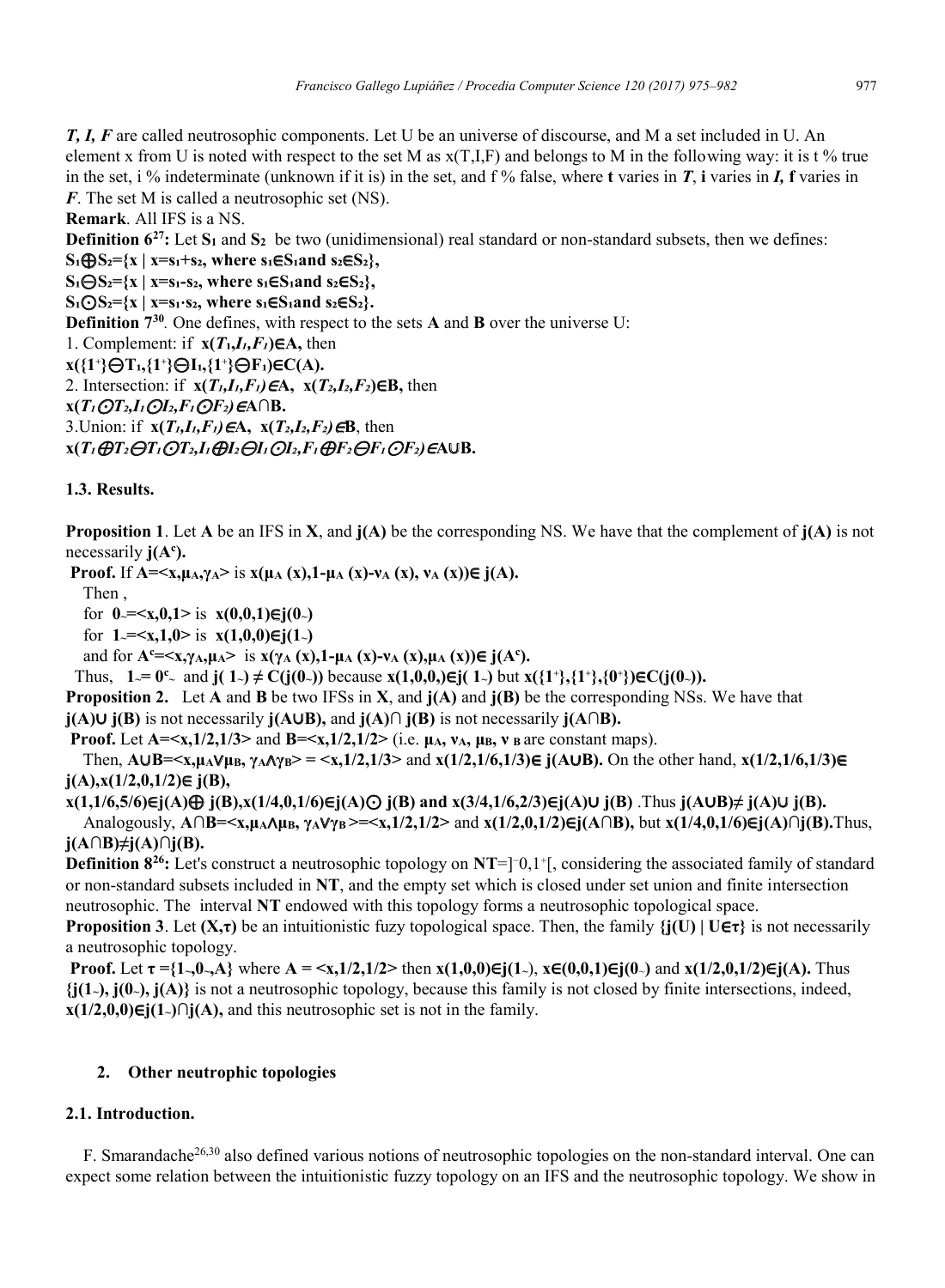this chapter that this is false. Indeed, the union and the intersection of IFSs do not coincide with the corresponding operations for NSs, and an intuitionistic fuzzy topology is not necessarilly a neutrosophic topology on the nonstandard interval, in the various senses defined by Smarandache.

# **2.2. Basic definitions.** First, we present some basic definitions:

**Definition 930 .** Let **J**∈**{***T,I,F***}** be a component. Most known N-norms are:

The algebraic product N-norm:  $N_{n-a|o}$ <sub>*ebraic*</sub> **J** (**x,y**)=**x**⋅**y** 

The bounded N-norm:  $N_{n-bounded}$  **J** (**x,y**)=max{0,**x**+y-1}

The default (min) N-norm:  $N$  **n-min J** (**x**,y)=min{x,y}

Nn represents the intersection operator in neutrosophic set theory. Indeed **x**∧**y=(***T*∧*, I*∧*, F*∧*).*

**Definition 1030 .** Let **J**∈**{***T,I,F***}** be a component. Most known N-conorms are:

The algebraic product N-conorm:  $N_{c-a|g}$ <sub> $g$ </sub> $J(x,y)=x+y-x\cdot y$ <br>The handed N concerns  $\lambda^T$ 

The bounded N-conorm:  $N_c$ -bounded  $J(x,y)$ =min{1,x+y}<sup> $T(x,y)$ </sup>=min{1,x+y} The default (max) N-conorm:  $\sum_{c=\text{max}}^{b} J(x,y) = \max\{x,y\}$ <br>*M<sub>c</sub>*-max souther approximate at the

 $N_c$  represents the union operator in neutrosophic set theory. Indeed **x** ∨ **y**=  $(T_v, I_v, F_v)$ 

# **2.3 Results.**

 **Proposition 1**. Let **A** and **B** be two IFSs in **X**, and **j(A)** and **j(B)** be the corresponding NSs. We have that **j(A)**∪ **j(B)** is not necessarily j**(A**∪ **B),** and **j(A)∩ j(B)** is not necessarily **j(A∩B)**, for any of three definitions of intersection of NSs.

**Proof.** Let  $A = \langle x, 1/2, 1/3 \rangle$  and  $B = \langle x, 1/2, 1/2 \rangle$  (i.e.  $\mu$ A<sub>1</sub>,  $\nu$ <sub>B</sub>,  $\nu$ <sub>B</sub> are constant maps).

Then,  $A \cup B = \langle x, \mu_A \rangle/\mu, \gamma_A \wedge \gamma_B \rangle = \langle x, 1/2, 1/3 \rangle$  and  $x(1/2, 1/6, 1/3) \in j(A \cup B)$ . On the other hand,  $x(1/2, 1/6, 1/3) \in j(A \cup B)$ **j(A),x(1/2,0,1/2)**∈ **j(B).**

Then, we have that:

1) for the union operator defined by the algebraic product N-conorm **x(3/4,1/6,2/3)**∈**j(A)**∪ **j(B) .**

2) for the union operator defined by the bounded **N-conorm x(1,1/6,5/6)**∈**j(A)**∪ **j(B) .**

3) for the union operator defined by the default (max) **N-conorm x(1/2,1/6,1/2)**∈**j(A)**∪ **j(B) .**

Thus j(A∪B)≠ j(A)∪ j(B), with the three definitions

Analogously, **A∩B=<x,μA**∧**μB, γA**∨**γB >=<x,1/2,1/2>** and **x(1/2,0,1/2)**∈**j(A∩B).**

And, we have that:

1) for the intersection operator defined by the algebraic product N-norm **x(1/4,0,1/6)**∈**j(A)∩ j(B) .**

2) for the intersection operator defined by the bounded N-norm **x(0,0,0)**∈**j(A)∩ j(B) .**

3) for the intersection operator defined by the default (min) N-norm **x(1/2,0,1/3)**∈**j(A)∩ j(B) .**

Thus **j(A∩B)≠ j(A)∩ j(B),**with the three definitions.

**Definition11**<sup>26,30</sup>. Let is construct a neutrosophic topology on **NT**=]<sup>-</sup>0,1<sup>+</sup>[, considering the associated family of standard or non-standard subsets included in **NT**, and the empty set which is closed under set union and finite intersection neutrosophic. The interval NT endowed with this topology forms a neutrosophic topological space. There exist various notions of neutrosophic topologies on **NT** , defined by using various N-norm/N-conorm operators.

**Proposition 2.** Let  $(X,\tau)$  be an intuitionistic fuzzy topological space. Then, the family  $\{j(U)| U \in \tau\}$  is not necessarily a neutrosophic topology on **NT** (in the three defined senses).

**Proof.** Let  $\tau = \{1, 0, 0, A\}$  where  $A = \langle x, 1/2, 1/2 \rangle$  then  $x(1,0,0) \in (1, 0)$ ,  $x \in (0,0,1) \in (0, 0)$  and  $x(1/2,0,1/2) \in (A)$ . Thus **τ**∗**={j(1~),j(0~),j(A)}** is not a neutrosophic topology, because this family is not closed by finite intersections, for any neutrosophic topology on **NT.** Indeed,

1) For the intersection defined by the algebraic product N-norm, we have that **x(1/2,0,0)**∈ **j(1~)∩j(A),** and this neutrosophic set is not in the family **τ∗.**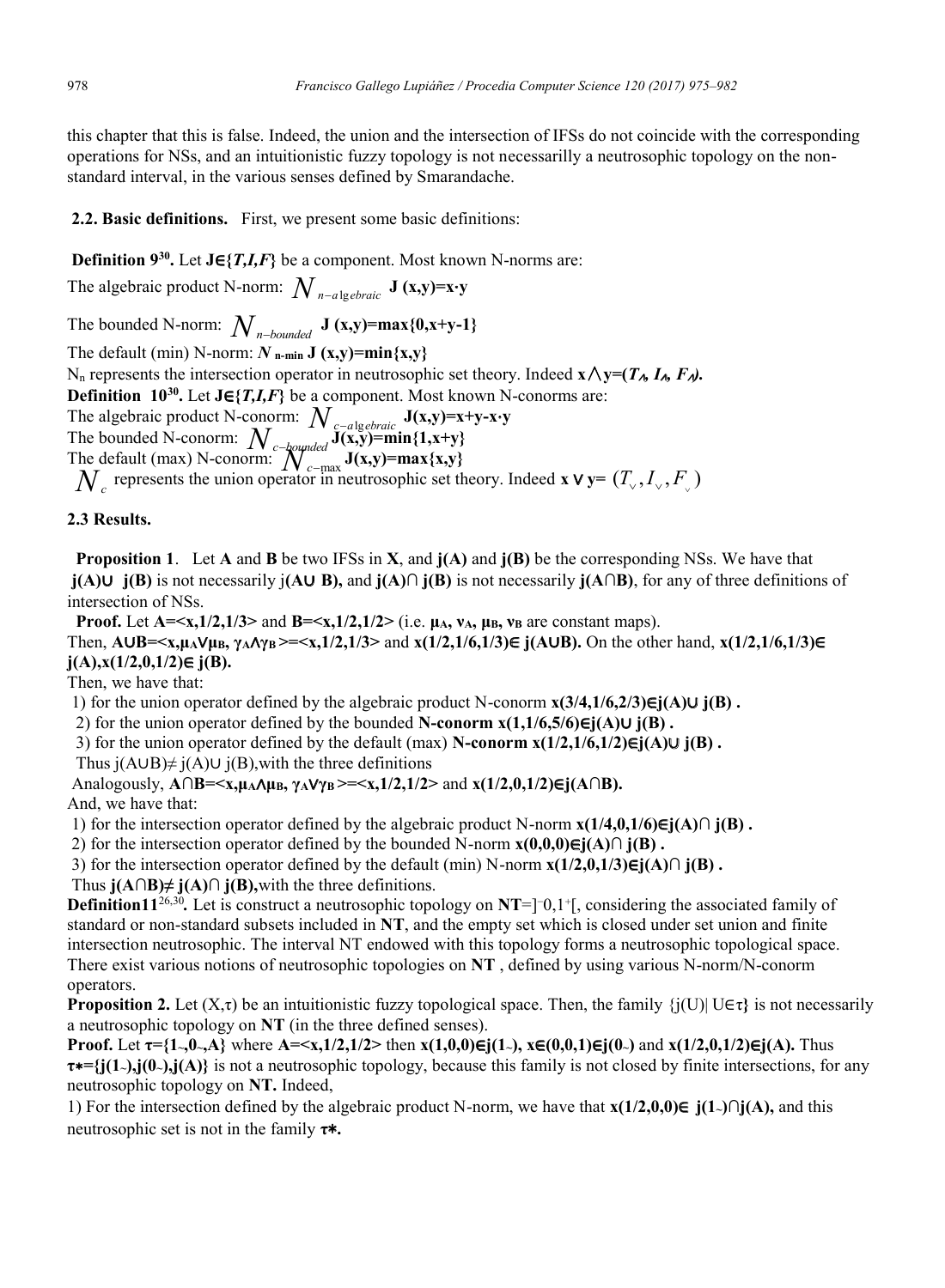2) For the intersection defined by the bounded N-norm, we have also that **x(1/2,0,0)**∈ **j(1~)∩j(A),** and this neutrosophic set is not in the family τ**∗**.

3) For the intersection defined by the default (min) N-norm, we have also that **x(1/2,0,0)**∈ **j(1~)∩j(A),** and this neutrosophic set is not in the family τ**∗**.

#### **3. Interval neutrosophic sets and topology**

#### **3.1 Introduction.**

Also, Wang, Smarandache, Zhang, and Sunderraman<sup>32</sup> introduced the notion of interval neutrosophic set, which is an instance of neutrosophic set and studied various properties. We study in this chapter relations between interval neutrosophic sets and topology.

#### **3. 2. Basic definitions.**

First, we present some basic definitions. For definitions on non-standard Analysis, see the book<sup>24</sup>:

**Definition 12<sup>32</sup>.** Let **X** be a space of points (objects) with generic elements in **X** denoted by **x**. An interval neutrosophic set (INS) A in **X** is characterized by thuth-membership function *TA,* indeteminacy-membership function *IA* and falsity-membership function  $F_A$ . For each point **x** in **X**, we have that  $T_A(x)$ ,  $I_A(x)$ ,  $F_A(x) \in [0,1]$ . **Remark.** All INS is clearly a NS.

When **X** is continuous, an INS **A** can be written as

**A=**∫**X<***T***(x),***I***(x),***F***(x)>/x, x**∈**X**

When X is discrete, an INS A can be written as

 $A = \sum_{i=1}^{n} < T(x_i)$ ,  $I(x_i)$ ,  $F(x_i) > /x_i$ ,  $x_i \in X$ 

**Definition 13**<sup>32</sup> a) An interval neutrosophic set **A** is empty if  $\inf T_A(x)=\sup T_A(x)=0$ ,  $\inf I_A(x)=\sup I_A(x)=1$ , **inf**  $F_A(x) = \sup F_A(x) = 0$  for all x in X.

b) Let **0=<0,1,1> and 1=<1,0,0>.**

**Definition 14.**<sup>32</sup> (Complement) Let  $C_N$  denote a neutrosophic complement of A.

Then  $\mathbf{C}_N$  **is** a function  $\mathbf{C}_N$ :  $\mathbf{N} \rightarrow \mathbf{N}$  and  $\mathbf{C}_N$  must satisfy at least the following three axiomatic requirements:

1.  $C_N$  (0)=1 and  $C_N(1)=0$  (boundary conditions).

2. Let **A** and **B** be two interval neutrosophic sets defined on **X**, if  $A(x) \leq B(x)$ , then  $C_N(A(x)) \geq C_N(B(x))$ , for all **x** in **X.** (monotonicity).

3. Let **A** be an interval neutrosophic set defined on **X**, then  $C_N(C_N(A(x)))=A(x)$ , for all **x** in **X**. (involutivity). **Remark.** There are many functions which satisfy the requirement to be the complement operator of interval neutrosophic sets. Here we give one example**.**

**Definition 15.** (Complement  $\text{C}_{N1}$ ) The complement of an interval neutrosophic set **A** is denoted by **A** and is defined by

 $T_A(x) = F_A(x)$ ;

**Inf**  $I_A(x) = 1$ -sup  $I_A(x)$ ; Sup  $I_A(x) = 1$ -inf  $I_A(x)$ ;

 $F_A(x) = T_A(x);$  for all **x** in **X**.

**Definition 16.32** (N-norm) Let **IN** denote a neutrosophic intersection of two interval neutrosophic sets **A** and **B.** Then **I<sub>N</sub>** is a function I<sub>N</sub> :N $\times$ N $\rightarrow$ N and I<sub>N</sub> must satisfy at least the following four axiomatic requirements:

**1.** I<sub>N</sub>  $(A(x),1)=A(x)$ , for all **x** in **X**. (boundary condition).

**2.** B(x)≤C(x) implies  $I_N(A(x),B(x))$ ≤  $I_N(A(x),C(x))$ , for all x in X. (monotonicity).

**3.** I<sub>N</sub>  $(A(x),B(x))=I_N(B(x),A(x))$ , for all **x** in **X**. (commutativity).

**4.** In  $(A(x), I_N(B(x), C(x))) = I_N(I_N(A(x), B(x)), C(x))$ , for all **x** in **X**. (associativity).

**Remark.** Here we give one example of intersection of two interval neutrosophic sets which satisfies above N-norm axiomatic requirements. Other different definitions can be given for different applications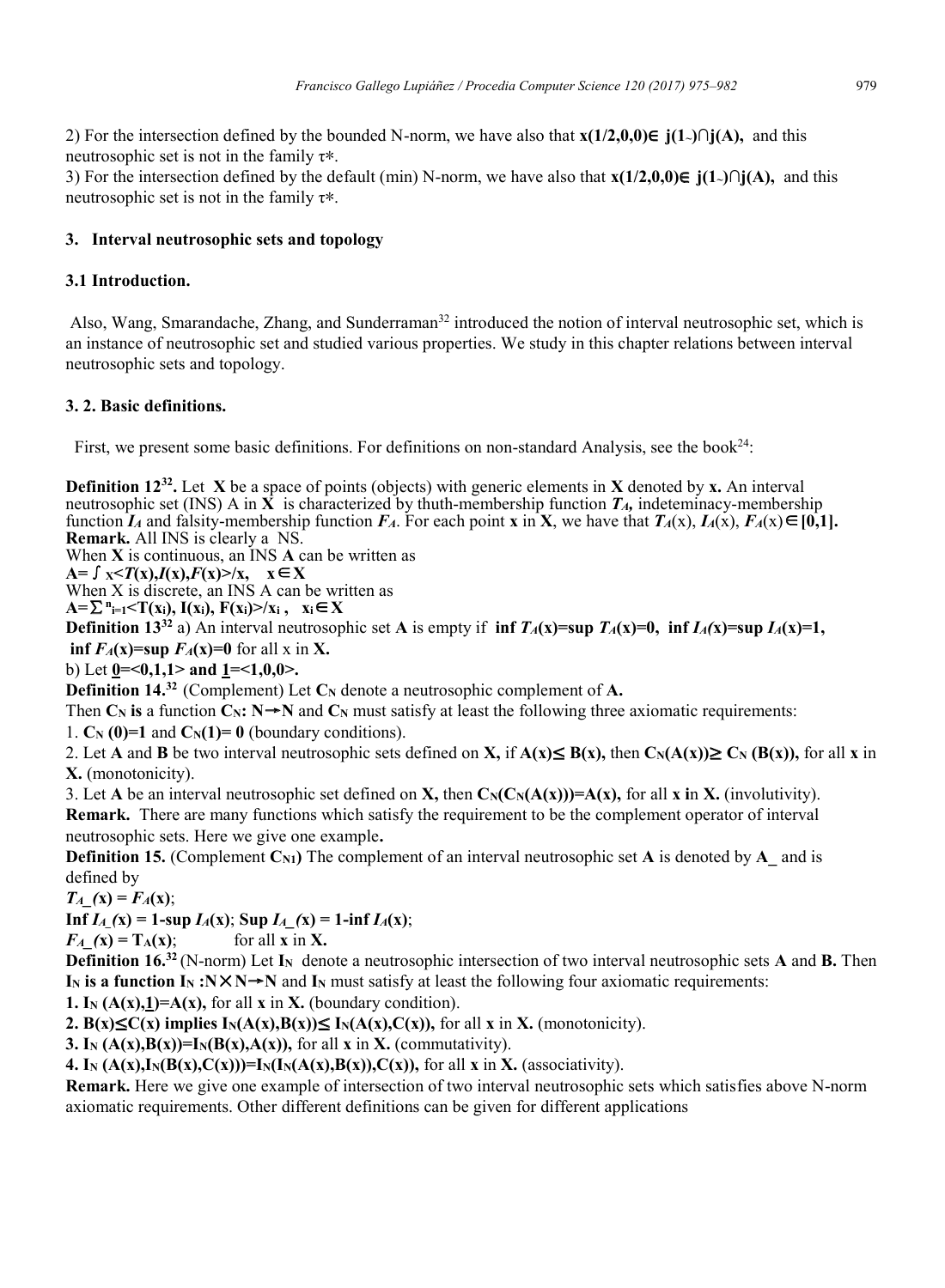**Definition 17.** (Intersection **IN1)** The intersection of two interval neutrosophic sets **A** and **B** is an interval neutrosophic set **C,** written as **C= A**∩**B,** whose truth-membership, indeterminacy-membership, and falsemembership are related to those of **A** and **B** by

 $\inf T_C(x) = \min(\inf T_A(x); \inf T_B(x)),$  sup  $T_C(x) = \min(\sup T_A(x); \sup T_B(x)),$  $\inf I_C(x) = \max(\inf I_A(x); \inf I_B(x)),$  sup  $I_C(x) = \max(\sup I_A(x); \sup I_B(x)),$ **inf**  $F_C(x) = max(\inf F_A(x); \inf F_B(x))$ , sup  $F_C(x) = max(\sup F_A(x); \sup F_B(x))$ ; for all x in X. **Definition 18<sup>32</sup>.** (N-conorm) Let **U<sub>N</sub>** denote a neutrosophic union of two interval neutrosophic sets **A** and **B.** Then **U<sub>N</sub>** is a function  $U_N: N \times N \rightarrow N$  and  $U_N$  must satisfy at least the following four axiomatic requirements: **1.**  $U_N(A(x),0) = A(x)$ , for all **x** in **X**. (boundary condition). **2. B(x)≤C(x)** implies  $U_N(A(x),B(x))$ ≤ $U_N(A(x),C(x))$ , for all **x** in **X**. (monotonicity). **3.**  $U_N(A(x),B(x))=U_N(B(x),A(x))$ , for all **x** in **X**. (commutativity). **4.**  $U_N(A(x), U_N(B(x), C(x))) = U_N(U_N(A(x), B(x)), C(x))$ , for all **x** in **X**. (associativity). **Remark.** Here we give one example of union of two interval neutrosophic sets which satis es above N-conorm axiomatic requirements. Other different definitions can be given for different applications.

**Definition 19.** (Union **UN1)** The union of two interval neutrosophic sets **A** and **B** is an interval neutrosophic set **C,**  written as **C = A**∪**B,** whose truth-membership, indeterminacy-membership, and false-membership are related to those of **A** and **B** by

| inf $T_C(x) = max$ (inf $T_A(x); inf T_B(x)$ ),                             | sup $T_C(x) = max$ (sup $T_A(x); sup T_B(x)$ ),             |
|-----------------------------------------------------------------------------|-------------------------------------------------------------|
| inf I <sub>C</sub> (x)=min (inf I <sub>A</sub> (x);inf I <sub>B</sub> (x)), | sup $I_C(x)$ =min(sup $I_A(x);$ sup $I_B(x)$ ),             |
| inf $F_C(x)$ =min (inf $F_A(x);$ inf $F_B(x)$ ),                            | sup $Fc(x)=min$ (sup $F_A(x);sup F_B(x)$ ), for all x in X. |

#### **3.3. Results.**

**Proposition 1.** Let **A** an **IFS** in **X,** and **j(A)** be the corresponding **INS.** We have that the complement of **j(A)** is not necessarily **j**(A)-.

**Proof.** If  $\overrightarrow{A} = \langle x, \mu_A, \gamma_A \rangle$  is  $j(A) = \langle \mu_A, 0, \gamma_A \rangle$ . Then, for  $0 = \langle x, 0, 1 \rangle$  is  $j(0) = j(\langle x, 0, 1 \rangle) = \langle 0, 0, 1 \rangle \neq 0 = \langle 0, 1, 1 \rangle$ for  $1 = \langle x, 1, 0 \rangle$  is  $j(1) = j(\langle x, 1, 0 \rangle) = \langle 1, 0, 0 \rangle = 1$ 

 **Thus,**  $1 = \text{complement of } 0$  and  $\mathbf{j}(1) = 1 \neq \text{C}_N(\mathbf{j}(0))$  because C<sub>N</sub> (1)=0≠ $\mathbf{j}(0)$ .

**Definition 20<sup>26</sup>**. Let is construct a neutrosophic topology on **NT=[-0,1<sup>-</sup>]**, considering the associated family of standard or non-standard subsets included in **NT,** and the empty set which is closed under set union and finite intersection neutrosophic. The interval **NT** endowed with this topology forms a neutrosophic topological space. **Proposition 2.** Let  $(\dot{\mathbf{X}}, \tau)$  be an intuitionistic fuzzy topological space. Then, the family of INSs  $\{\mathbf{i}(\mathbf{U}) | \mathbf{U} \in \tau\}$  is not necessarily a neutrosophic topology.

**Proof.** Let  $\tau = \{1, 0, \ldots, A\}$  where  $A = \{x, 1/2, 1/2\}$ , then  $j(1) = 1$ ,  $j(0) = \{0, 0, 1\}$   $\neq \emptyset$ , and  $j(A) = \{1/2, 0, 1/2\}$ . Thus **{j(1~), j(0~), j(A)}** is not a neutrosophic topology, because the empty INS is not in this family.

#### **4. Neutrosophic paraconsistent Topology**

#### **4.1. Introduction**

 The history of paraconsistent logic is not very long. It was designed by S. Jaskowski in 1948. Without knowing the work of this author, N.C. A. da Costa, from 1958, using different methods and ideas, began to make statements about this type of logic. After other logicians have developed independently, new systems of paraconsistent logic, as Routley, Meyer, Priest, Asenjo, Sette, Anderson and Benalp, Wolf (with da Costa himself), ....At present there is a thriving movement dedicated to the study of paraconsistent logic in several countries. In the philosophical aspect has meant, in some cases, a real opening of horizons, for example, in the treatment of the paradoxes, in efforts to treat rigorously dialectical thinking, in fact possible to develop a set theory inconsistent. .. Because of this, there is growing interest in understanding the nature and scope.

Jaskowski deductive logic led her to refer to several problems that caused the need for paraconsistent logic:

 1) The problem of organizing deductive theories that contain contradictions, as in the dialectic: "The principle that no two contradictory statements are both true and false is the safest of all."

 2) To study theories that there are contradictions engendered by vagueness: "The contemporary formal approach to logic increases the accuracy of research in many fields, but it would be inappropriate to formulate the principle of contradiction of Aristotle thus: "Two contradictory propositions are not true". We need to add: "in the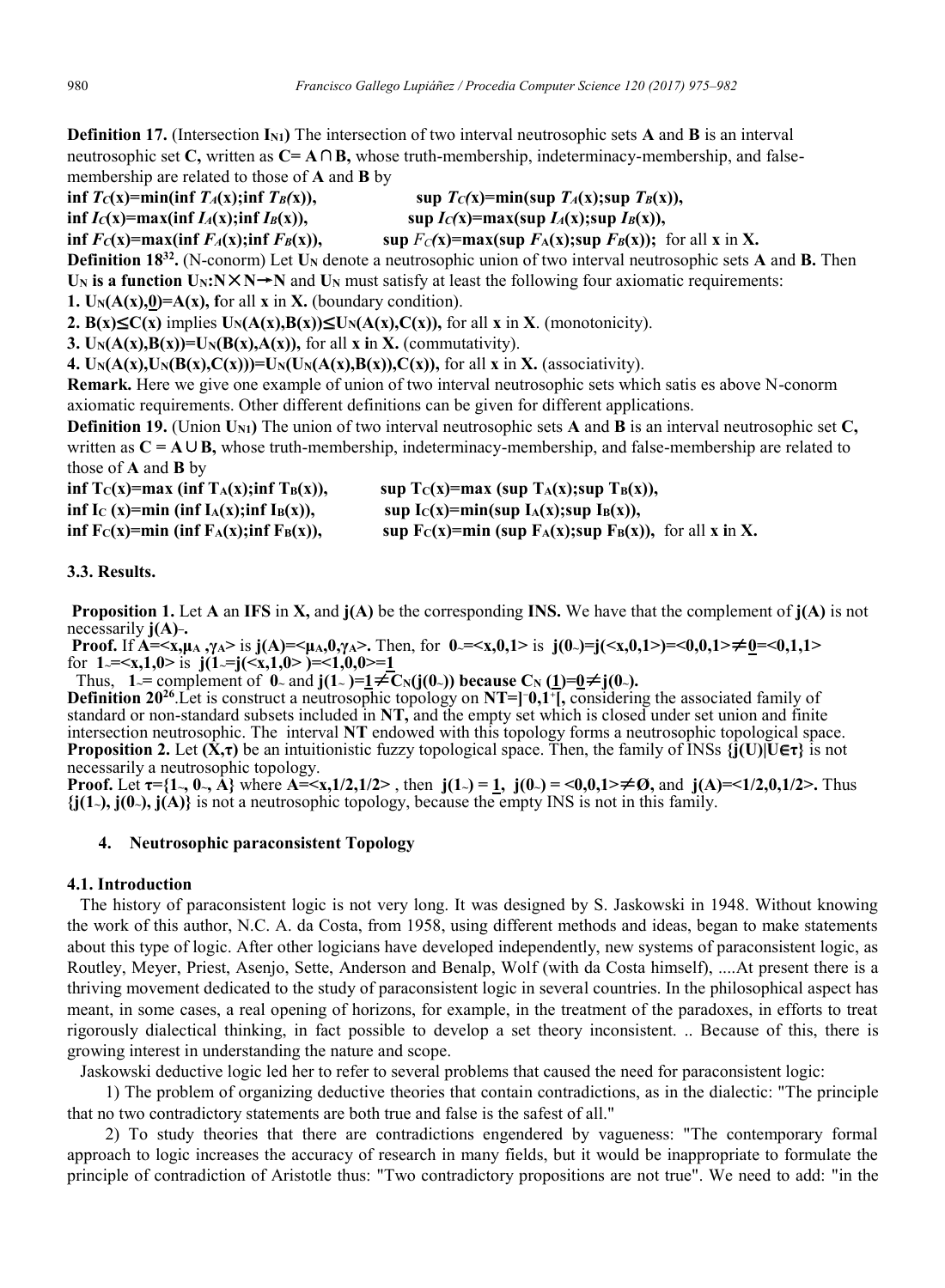same language" or "if the words that are part of those have the same meaning". This restriction is not always found in daily use, and also science, we often use terms that are more or less vague.

 3) To study directly some postulates or empirical theories whose basic meanings are contradictory. This applies, for example, the physics at the present stage.

Various authors<sup>22,23</sup> worked on "paraconsistent Logics", that is, logics where some contradiction is admissible. We remark the theories exposed by Da Costa<sup>8</sup>, Routley and other<sup>25</sup>, and Peña<sup>20,21</sup>.

Smarandache defined also the neutrosophic paraconsistent sets<sup>39</sup>and he proposed a natural definition of neutrosophic paraconsistent topology.

 A problem that we consider is the possible relation between this concept of neutrosophic paraconsistent topology and the previous notions of general neutrosophic topology and intuitionistic fuzzy topology. We show in this chapter that neutrosophic paraconsistent topology is not an extension of intuitionistic fuzzy topology.

### **4.2. Basic definitions**

First, we present some basic definitions:

**Definition 2130 .**Let **M** be a non-empty set. A general neutrosophic topology on **M** is a family Ψ of neutrosophic sets in **M** satisfying the following axioms:

(a)  $0 = x(0,0,1)$ ,  $1 = x(1,0,0) \in \Psi$ 

(b) If  $A, B \in \Psi$ , then  $A \cap B \in \Psi$ 

(c) If a family  ${A_j | j \in J} \subset \Psi$ , then  $\cup A_i \in \Psi$ .

**Definition** 22<sup>29</sup>. A neutrosophic set  $x(T,I,F)$  is called paraconsistent if inf  $(T)$ +inf  $(I)$ +inf  $(F)$ >1.

**Definition 23.** (Smarandache). For neutrosophic paraconsistent sets  $0 = x(0,1,1)$  and  $1 = x(1,1,0)$ .

**Remark.** If we use the unary neutrosophic negation operator for neutrosophic sets<sup>40</sup>,  $n_N(x(T,I,F))=x(F,I,T)$  by interchanging the thuth *T* and falsehood *F* components, we have that  $n_N(0) = 1$ .

**Definition 24.** (Smarandache) Let **X** be a non-empty set. A family Φ of neutrosophic paraconsistent sets in **X** will called a neutrosophic paraconsistent topology if:

(a) 0\_ and 1  $\in \Phi$ 

(b) If  $A, B \in \Phi$ , then  $A \cap B \in \Phi$ 

(c) Any union of a subfamily of paraconsistent sets of  $\Phi$  is also in  $\Phi$ .

#### **4.3. Results.**

**Proposition 1.**The neutrosophic paraconsistent topology is not an extension of intuitionistic fuzzy topology.

**Proof.** We have that  $0 = \langle x, 0, 1 \rangle$  and  $1 = \langle x, 1, 0 \rangle$  are members of all intuitionistic fuzzy topology, but  $x(0,0,1) \in j(0_-) \neq 0$ , and,  $x(1,0,0) \in j(1_-) \neq 1$ .

**Proposition 2.** A neutrosophic paraconsistent topology is not a general neutrosophic topology.

**Proof.** Let the family  $\{1,0\}$ . Clearly it is a neutrosophic paraconsistent topology, but  $0,1$  are not in this family.

#### **References**

- 1.Atanassov, K.T. Intuitionistic fuzzy sets, *Fuzzy Sets and Systems* 1986; **20**: 87-96.
- 2.Atanassov,K.T. Review and new results on intuitionistic fuzzy sets, preprint IM-MFAIS-1-88 (1988), Sofia.

3.Atanassov,K.T.Answer to D.Dubois, S.Gottwald, P.Hajek, J. Kacprzyk and H.Prade's paper "Terminological difficulties in fuzzy set theory-The case of "Intuitionistic Fuzzy Sets", *Fuzzy Sets and Systems* 2005;**156**: 496-499.

- 4 .Bayhan,S. and Çoker,D. On T₁ and T₂ separation axioms in intuitionistic fuzy topological spaces. *J. Fuzzy Math* 2003;*.***11**: 581-592.
- 5 Çoker,D. An introduction to fuzzy subspaces in intuitionistic fuzzy topological spaces, *J. Fuzzy Math.*1996; **4**: 749-764.

<sup>6.</sup>Çoker, D. An introduction to intuitionistic fuzzy topologial spaces, *Fuzzy Sets and Systems* 1997; **88**: 81-89.

<sup>7.</sup>Çoker,D. and Eş,A.H. On fuzzy compactness in intuitionistic fuzzy topological spaces, *J. Fuzzy Math.* 1995; **3**: 899-909.

<sup>8.</sup> Da Costa, N.C.A. Nota sobre o conceito de contradição, *Soc. Paranense Mat. Anuário* (2) 1958; **1**: 6-8.

<sup>9.</sup> Dubois,D., Gottwald, S., Hajek,P. Kacprzyk,J. Prade,H. Terminological difficulties in fuzzy set theory-The case of "Intuitionistic Fuzzy Sets", *Fuzzy Sets and Systems* 2005; **156**: 485-491.

<sup>10.</sup> Eş,A.H. and Çoker,D. More on fuzzy compactness in intuitionistic fuzzy topological spaces. *Notes IFS*. 1996; **2**, no1: 4-10.